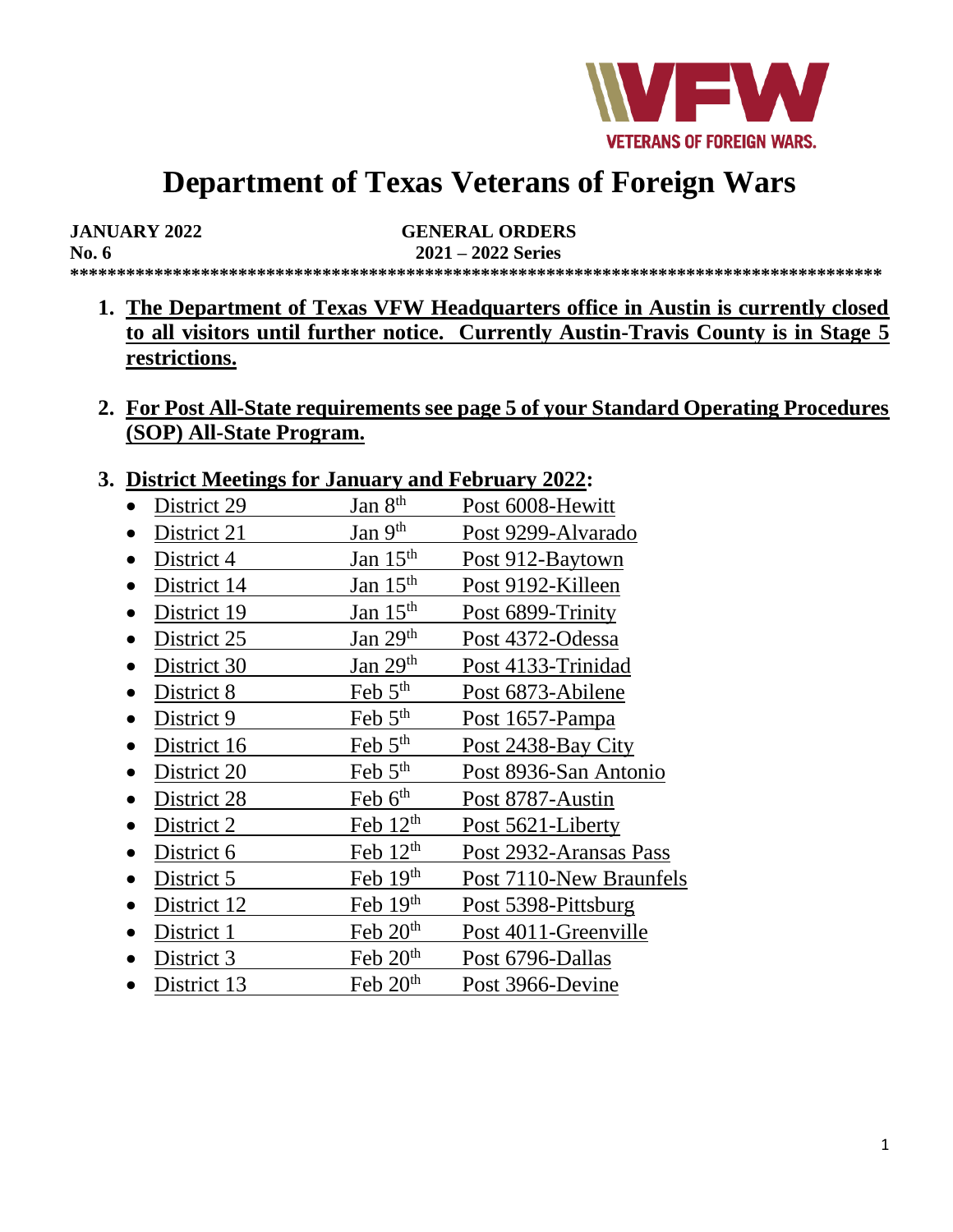**4. District Commanders:** As we are fast approaching the inclement weather months, if you are going to cancel a District meeting, please notify not only your Posts respectively but also the State Adjutant, Lupita Perez, as soon as possible so that the Department Representative can be notified. Also, notify the Department of Texas VFW Headquarters the rescheduled District meeting date. We do not want anyone to have an accident during inclement weather.

## **5. Candidates for Department Office 2022-2023:**

State Commander, Lynn Toomer, Post 10429, Benbrook, D-21 State Senior Vice Commander, Larry Sanders, Post 10241, Lytle, D-20 State Junior Vice Commander, Anson Booker, Post 3892, Harker Heights, D-14 State Junior Vice Commander, Andrew Camplen, Post 688, Boerne, D-13 State Junior Vice Commander, Larry Levy, Post 5873, New Boston, D-12 State Junior Vice Commander, Robert Martinez, Jr., Post 2059, Kirby, D-20 State Quartermaster, Ben Lowrance, Post 1475, Amarillo, D-9 State Quartermaster, William "Bill" E. Smith, Post 8541, San Antonio, D-20 State Chaplain, Timothy Anderson, Post 3894, Waxahachie, D-30 State Chaplain, Michael "Foy" Day, Post 4692, Bryan, D-17 State Judge Advocate, Keith King, Post 3278, Brownwood, D-8 State Judge Advocate, Larry Velasquez, Post 8932, Corpus Christi, D-6 State Surgeon, Gerard P. "Jerry" Greene, Post 6796, Dallas, D-3 State Surgeon, Randall Johnston, Post 4376, Seven Points, D-30 National Council Member, Inge Conley, Post 12075, Humble, D-4 National Council Member, Keith King, Post 3278, Brownwood, D-8

#### **6. Reminder – Deadline Dates for Veteran Project Participation Reports (VPR's) to be submitted to the Department of Texas VFW Headquarters:**

- **February 25, 2022**  Deadline to receive VPR for Vietnam Peace Accord
- 7. Post Audits: The 2<sup>nd</sup> Quarter Post Audit Report (for 2021-2022 Administrative Year) will be due January 31, 2022, on Trustee's Audit forms. The (original) signed copy can be mailed or emailed to Department of Texas VFW Headquarters.

## **8. Mid-Winter Conference 2022 January 19-23, 2022:**

The 2022 Mid-Winter Conference will be held in Corpus Christi starting on Wednesday, January 19, 2022, through Sunday, January 23, 2022, at the Omni Corpus Christi Hotel located at 900 North Shoreline Blvd., Corpus Christi, Texas 78401. The Awards Banquet will be held on the USS Lexington on Saturday, January 22, 2022.

The "printable" tentative agenda is posted online; click on link below: [https://9e0828bf-16ea-40c4-b5ed-1941b1f50033.filesusr.com/ugd/a85cfb\\_0a7f3ddf16dc41a187f9a6568e794fda.pdf](https://9e0828bf-16ea-40c4-b5ed-1941b1f50033.filesusr.com/ugd/a85cfb_0a7f3ddf16dc41a187f9a6568e794fda.pdf)